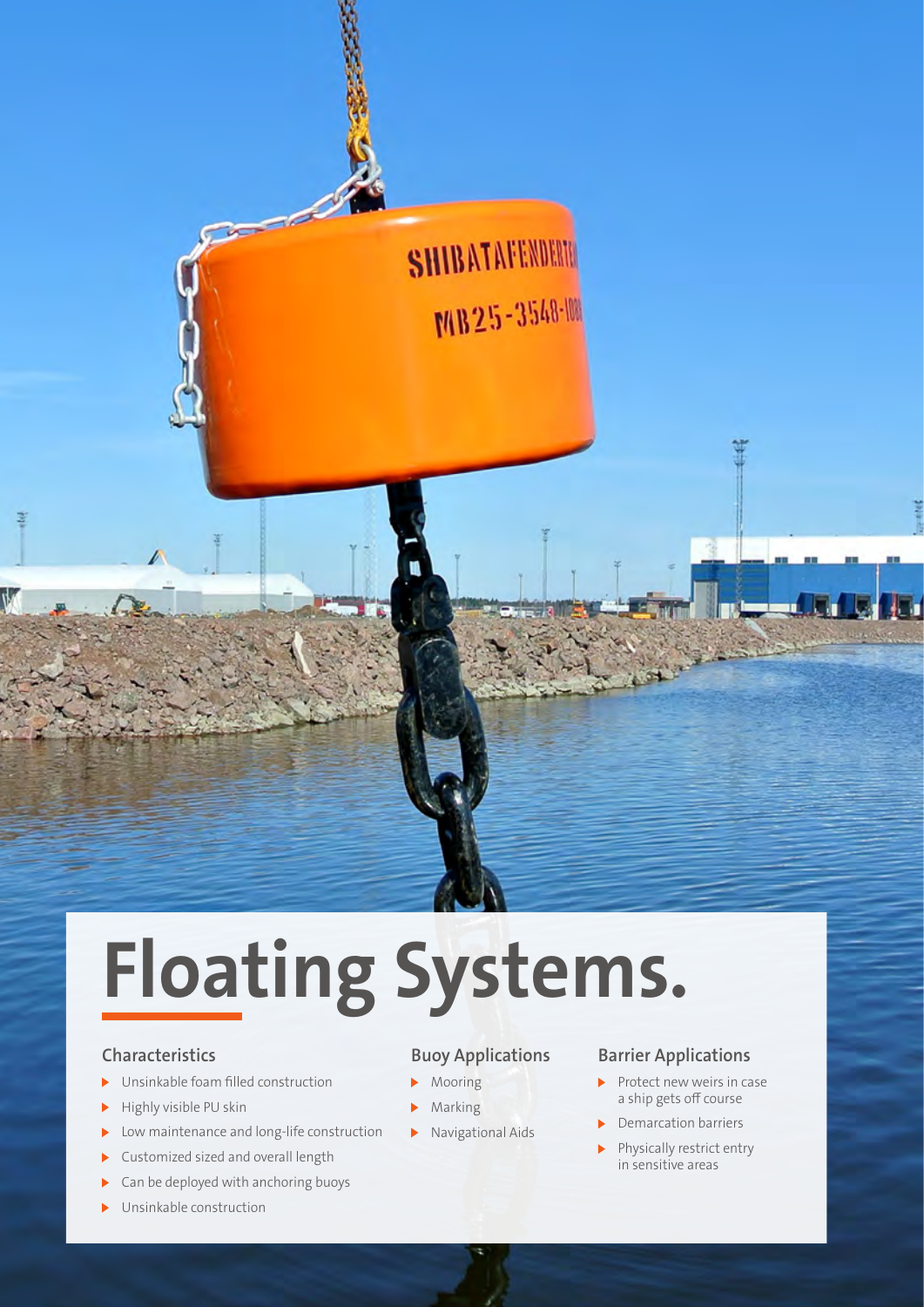## **OCEAN GUARD BUOYS**

The ShibataFenderTeam Group offers a wide range of Ocean Guard Buoys for mooring and navigation applications in all marine environments from shallow waters to offshore applications. Our buoys have a customized design, are unsinkable, highly visible and require only low maintenance.

# **TYPICAL BUOY DRAWING**



For technical details and dimensions, please visit our Buoy section on our website.



Coming soon: SFT Buoys and Barriers brochure.



Mooring Buoy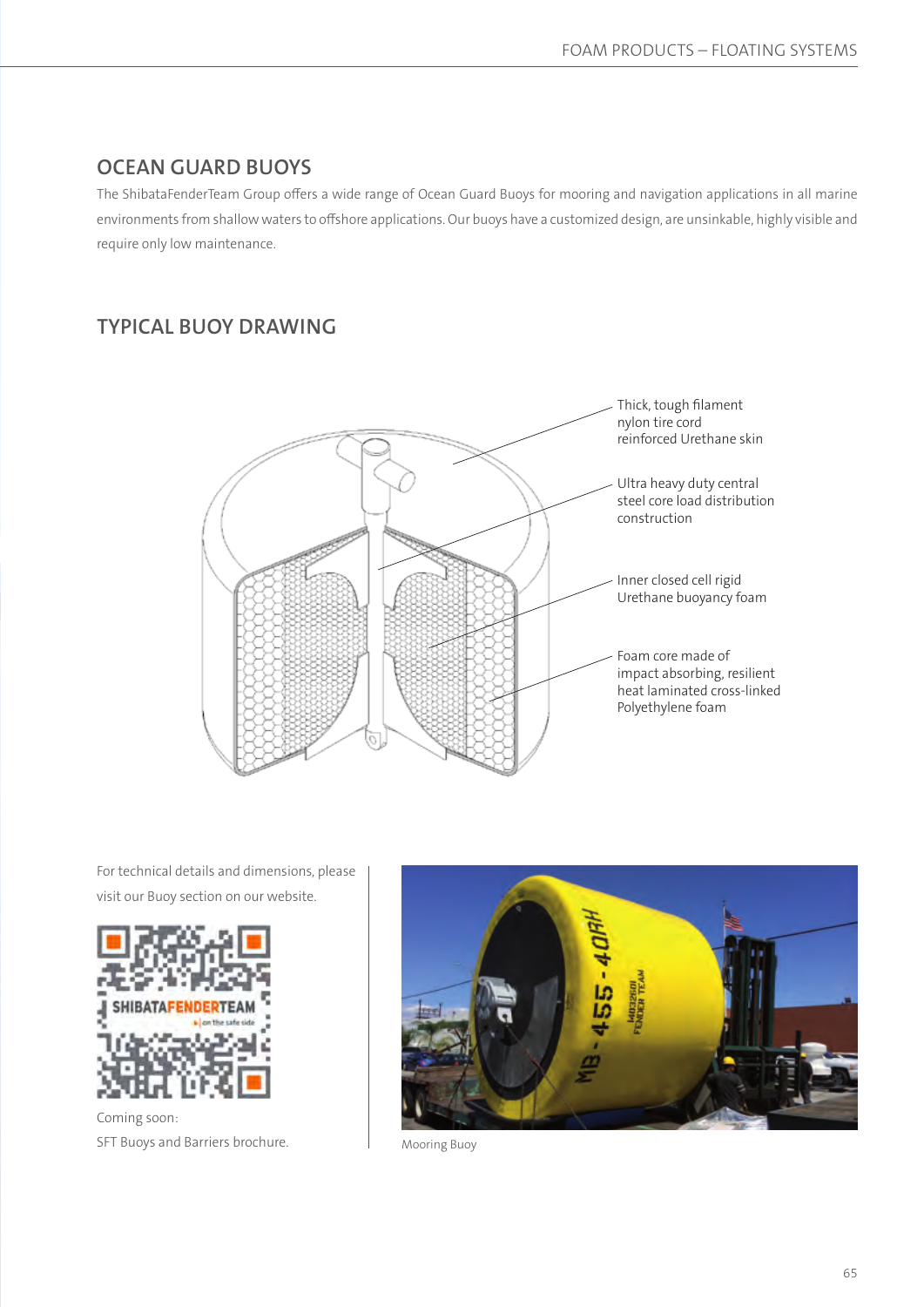## **BUOY TYPES**